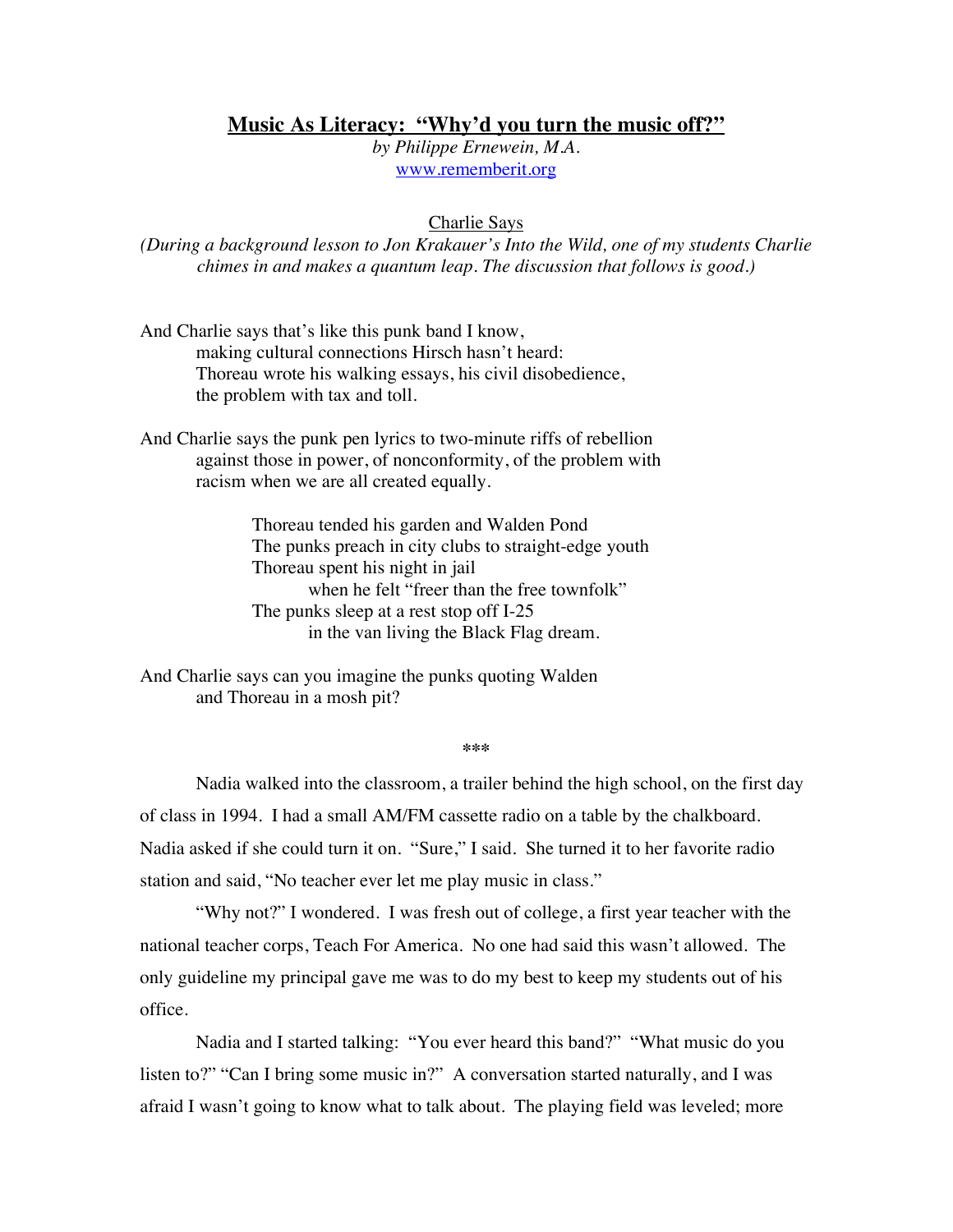students walked into class with puzzled but, more or less, smiling faces because Tupac was on the radio. The bell rang and I turned the radio up loud, then off. I instantly had everyone's attention. Dead silence. Standing in front of the classroom, all eyes on me for first time. First impression, I kept thinking, must make a good first impression. A student, Victor, beat me to it. "Why'd you turn the music off?" My response to his question has driven much of my thinking and research over the last six years regarding learning environments and literacy. "It's time for class to start, but don't worry, the music will be on again. It's going to play an important role in our class." And so began, on a whim, music in the classroom, music of the week, music as text, music as literacy.

Music grabbed their attention and it grabbed mine. My research for a rationale to incorporate music into the everyday English classroom has led me to Howard Gardner, Dr. William Glasser, E.D. Hirsch, John Dewey, Randy Bomer, and Jeffrey Wilhelm. Music in the classroom seemed to make sense to me. My students introduced me to Tupac Shakur and Rage Against the Machine and I introduced them to the Beatles and Beethoven. There was an opportunity for an exchange of interest and ideas that might not otherwise exist.

In *Control Theory in the Classroom* , William Glasser writes that all people have five basic needs: power, security, fun, freedom, and belonging (23). He believes that only when these needs are met can a person lead a healthy, fulfilled life. Since teaching involves assisting the development of a healthy, fulfilled student, it stands to reason that we must strive to address these needs in the classroom. I have found that an awareness of Glasser's needs can lead to producing a productive and positive learning environment; specifically integrating the musical intelligence into the English/literature classroom can help address these needs.

Music should not only be examined in a peripheral and managerial sense. It is also an important and intricate academic component of the classroom. It helps create the foundation of what Randy Bomer calls a "literate environment" (Bomer, 1995, 191). When popular music (Metallica, Norah Jones, or the Doors) is played as an introduction to a lesson, an environment is created where students have things to say and their lives outside of school are valued; all essential elements of Bomer's "literate environment" (1995, 191). This claim is most difficult to dispute when the music is student selected.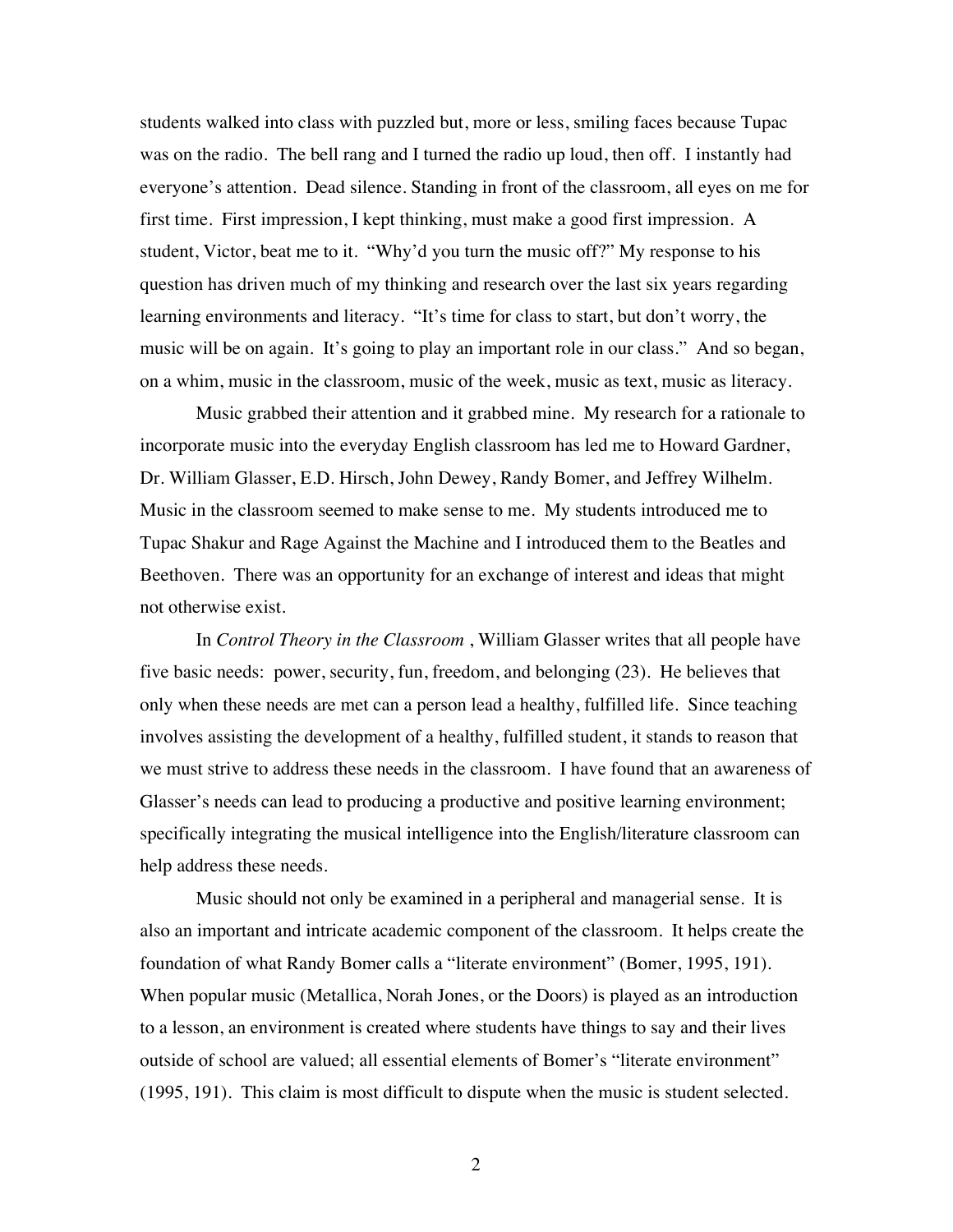Lyrics in these lessons are provided for all students. They are read before the song is played, followed as the song plays, and are used to reference specific quotes during discussion. This creates what Ellin Keene and Susan Zimmerman call "text to self" or "text to world" connections in *Mosaic of Thought* (55). These connections allow students to relate to a text, and in turn, allows the student to comprehend the concept at a level previously unreached. All of this helps establish the foundation of power. It is a vital belief that students realize there is knowledge in power (Glasser 20). Allowing students to weave "their own topics and agendas...in response to the world they walk through everyday" into what is taught in the English classroom empowers them (Bomer, 1999, 2). Bomer might add that this would help create a social agenda, rather than just "the topic I am writing for English" (2).

*Music of the Week* came about as a result of how I answered Victor on that first day of school. How would music play an important role in our class? And also, why should we even have music in the classroom? First of all, on that first day of school and the hundreds of days since, my students and I have had fun as a result of the music. *Fun* listening to music and reading the lyrics from Robert Johnson and Billie Holiday to Linkin Park and Prince. *Fun* selecting theme music for the Hunters in *Lord of the Flies*; should it be Johnny Cash's "Don't Bring Your Guns to Town" or the Beatles' "Piggies"? Cash has the fitting line to describe the physical transformation the Hunters have gone through, "He changed his clothes and shined his boots and combed his dark hair down." Then there is the Beatles song which fits like a theme song to the novel. "Have you seen the little piggies crawling in the dirt? And for all the little piggies life is getting worse, always having dirt to play around in" (Harrison).

In regards to the question how, I knew that in order for to work it needed a structured and systematic approach. Each week I select a group or artist that becomes the *Music of the Week*. A short mini-lesson on Monday introduces the artist: dates, geography, genre, influence, and a sampling of the music (video if it is available). For example: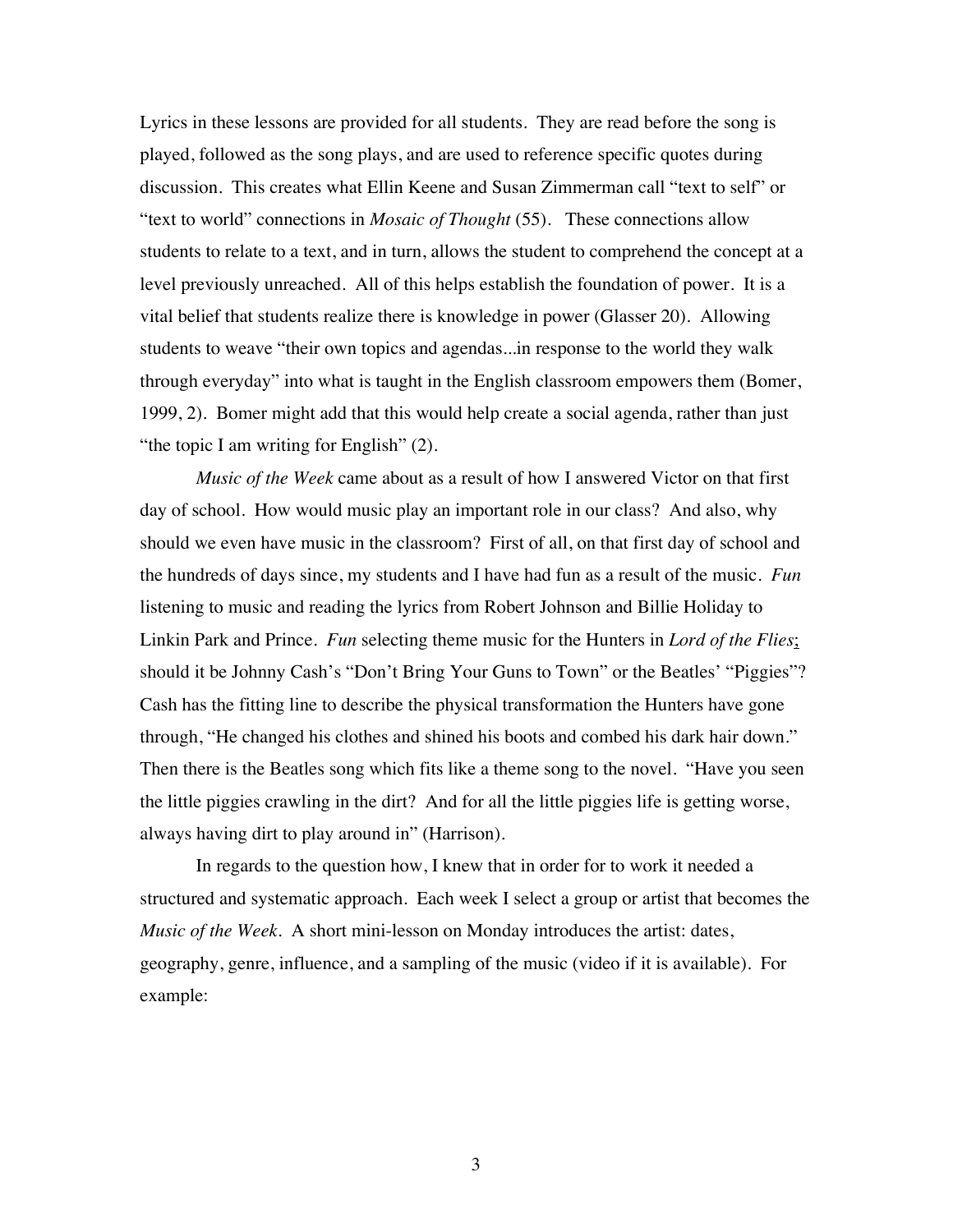## **Bob Marley**

2/6/45-5/11/81, born: St. Ann, Jamaica (capitol Kingston) Singer, Songwriter, Guitarist, Political Activist Genre: Reggae, Ska, Rock Steady, Roots Reggae "Redemption Song", "No Woman, No Cry" *Catch a Fire: Life of Bob Marley* by Tim White

The mini-lesson is discussed in a historical, geographic, and literary context*. Where is Jamaica located? What literature do we think of when we think about the Caribbean? What was happening in the last decade of Marley's life*? This information then becomes part of the *Music of the Week* display along with an album cover or picture. This display becomes a collage of the kinds of music we've listened to throughout the year. Showing off these high interest pictures and images in the classroom adds a sense of belonging for the students. "A strong sense of community emerges as individuals, aware of others' interests, passions, and expertise, contribute to one another's learning, "Harvey writes in *Nonfiction Matters* (16). The nonfiction is hanging on the wall. Part of their world, the music that represents their world, is on display next to the schedule, dress code, and homework board. This is teacher-controlled for the first part of the year with the expectation that after the first quarter students will be responsible for the *Music of the Week* selections along with a rationale (persuasive essay), mini-lesson, and a copy of the music to play.

Giving students an opportunity to share music on Fridays as part of a reward system made me realize my musical literacy was a bit dated. I subscribed to popular music magazines (*Spin, Vibe, Rolling Stone*) which served two purposes. My students had access to magazines they liked and I had a chance to re-educate myself on what was hip and popular. The magazines also became a source for information and clippings for the music display. The lesson for me was that I didn't necessarily have the same background knowledge my students had; music helped me gain some of this information. E.D. Hirsch writes about this background information in *Cultural Literacy* more from the perspective of a competent reader rather than from the point of view of the struggling reader: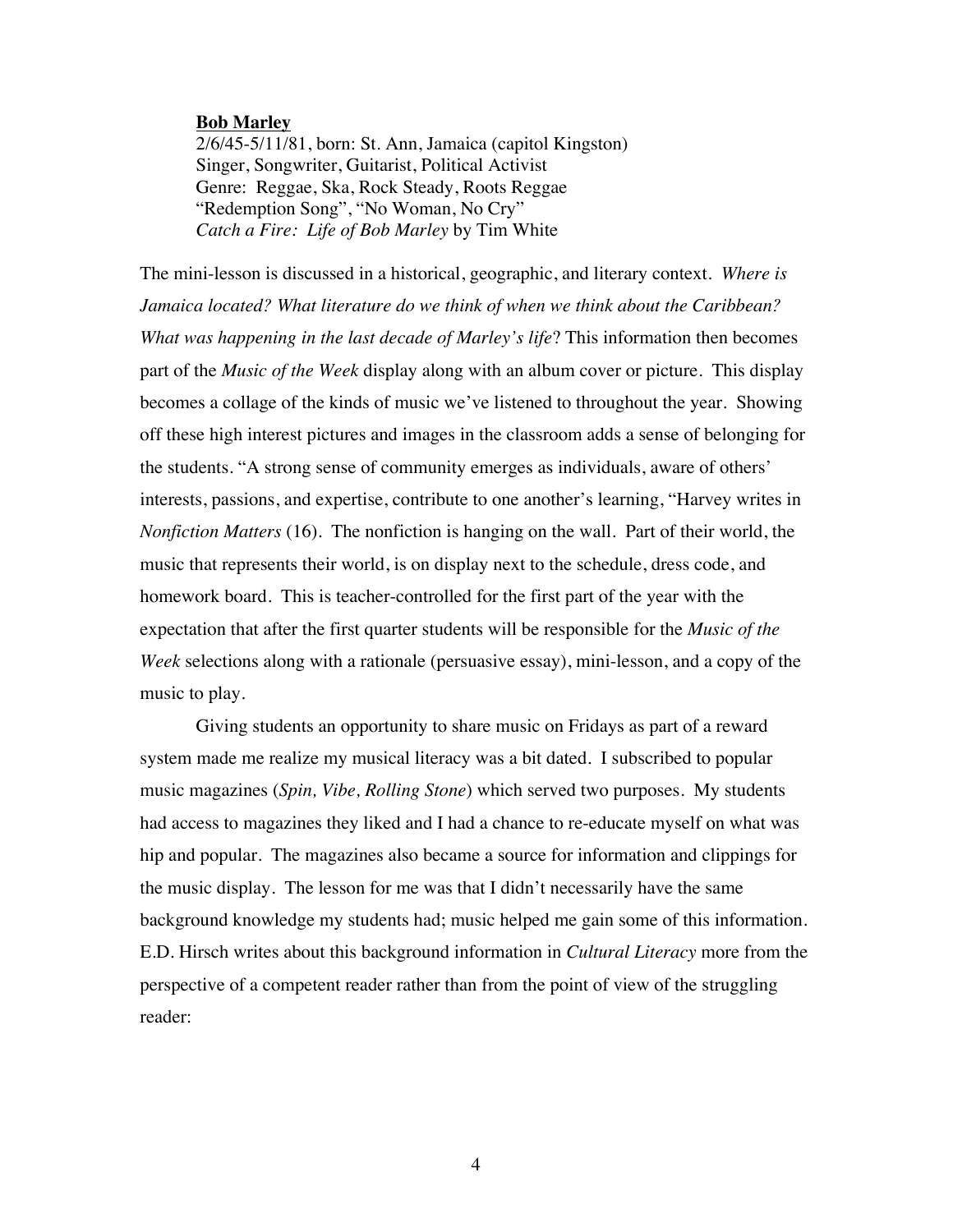It is this background information, stored in their minds, that enables them to take up a newspaper and read it with an adequate level of comprehension, getting the point, grasping the implications, relating what they read to the unstated context which alone gives meaning to what they read (2).

If we allow our students to bring their musical background, a musical (and inherently cultural) literacy, into the classroom for discussions, projects, and presentations it will add meaning to the lessons we dedicate time to in our classrooms and increase the opportunity for students to make connections. Wilhelm writes that "part of knowing how to teach good reading entails learning what techniques and what texts will work best with particular groups and particular individuals, and what books will be new, surprising, and challenging - helping the student to grow" (34). A step in this direction is the opportunity to bring examples of music in the classroom by the teacher as part of the *Music of the Week* or by a student as part of a project or presentation.

Hirsch doesn't have the Rolling Stones on his list of "What Literate Americans Know," but he does list John F. Kennedy and Pontius Pilate; referenced in the Rolling Stones' song "Sympathy for the Devil." Hirsch doesn't yet have Neil Young either, but does have Montezuma on the list; the subject of Young's "Cortez the Killer." When we begin to see the use of music in the classroom in the context of an expanding world view and increasing cultural literacy, there are endless opportunities for connections to all aspects of the English classroom. It can be used to motivate students to social action, set a mood for reflective writing and thinking, and allow students to make sense of literature through their own experiences.

*Music of the Week* helps provide a predictable yet varied agenda of music and related activities. It helps create a sense of the security, another of Glasser's needs, in the classroom. Students are eager on Monday to learn what the music will be. They are especially interested after they have turned in a written request (an essay) persuading me to showcase their favorite artist. The music is played before school, between classes, and at lunch; the students know that when the music is turned up and then off that class has started. Their eyes then turn to the agenda written on the board.

The use of music in the classroom can help to satisfy all the needs Glasser lists. Power is clearly, for us as teachers, the most important to fulfill in the classroom. "If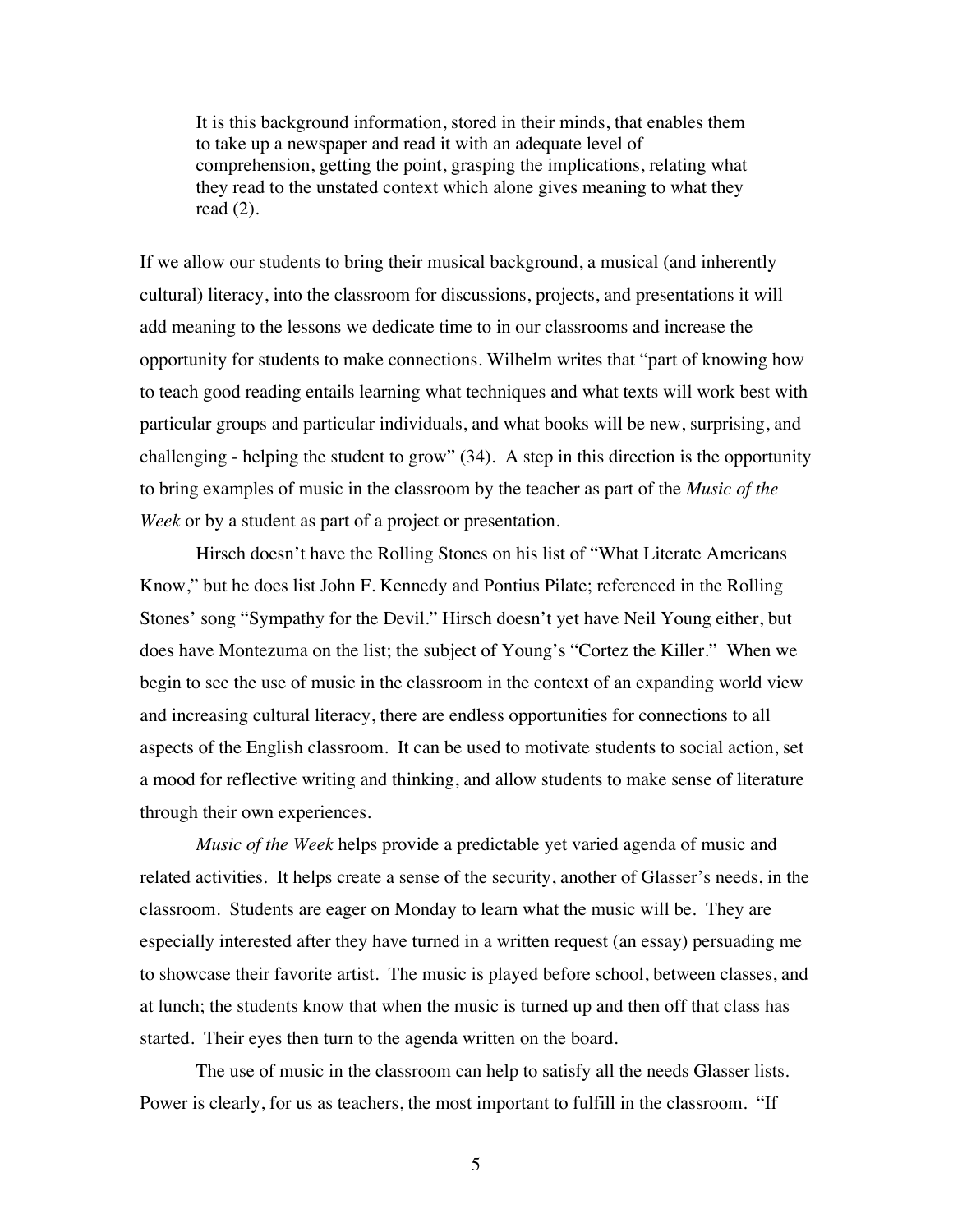students do not feel that they have any power in their academic classes, they will not work in school" (Glasser 27).

Freedom, defined as having some control over your surroundings, is often absent from many classroom situations. Providing opportunities for students to present on topics they have discovered through writer's notebooks or books they have chosen in a reading workshop setting with music provides them with an important sense of freedom.

An option for presentations which I have introduced to students is called the musical connection. This musical connection is something that I've modeled from the first week of school with the introduction of the first *Music of the Week* and accompanying text. The assignment involves developing a thesis statement about a classroom novel or reading workshop book and supporting it with three quotes from the text and a student-selected song. This five paragraph essay is then shared with the class along with the playing of the song. The student presenter is required to provide a handout with lyrics for the audience. This freedom might help disrupt the expectation, as Bomer calls it, "that their work is nothing but compliance" (Bomer, 1999, 2). The students have the opportunity to make sense of the text through ways which are meaningful to them, the music they listen to.

Where is the literature in all this music? This is a question that has been with me since Nadia first turned on the radio. From that day to the present I have worked with a learning different/ learning disabled population. I have always seen my first responsibility as a teacher to get my reluctant readers to read. I was less concerned with the literary canon than I was with just getting my students to read anything. Jeff Wilhelm writes about the transactional view in *"You Gotta BE the Book".* This idea states that "a literary text is any text that provides a particular reader with a deeply engaging aesthetic experience" (33). I'm not suggesting we throw out Shakespeare for Santana or Beowulf for the Beatles, but I firmly belief that using the musical hook can lead to the literary canon and other meaningful reading. Music can increase the level of literacy and create a more meaningful experience for all involved.

In my 9th and 10th grade Reading Workshop we read assigned classroom novels at the same time students are reading their books of choice. This has allowed for the necessary ingredients of a literary environment, "A sustained conversation going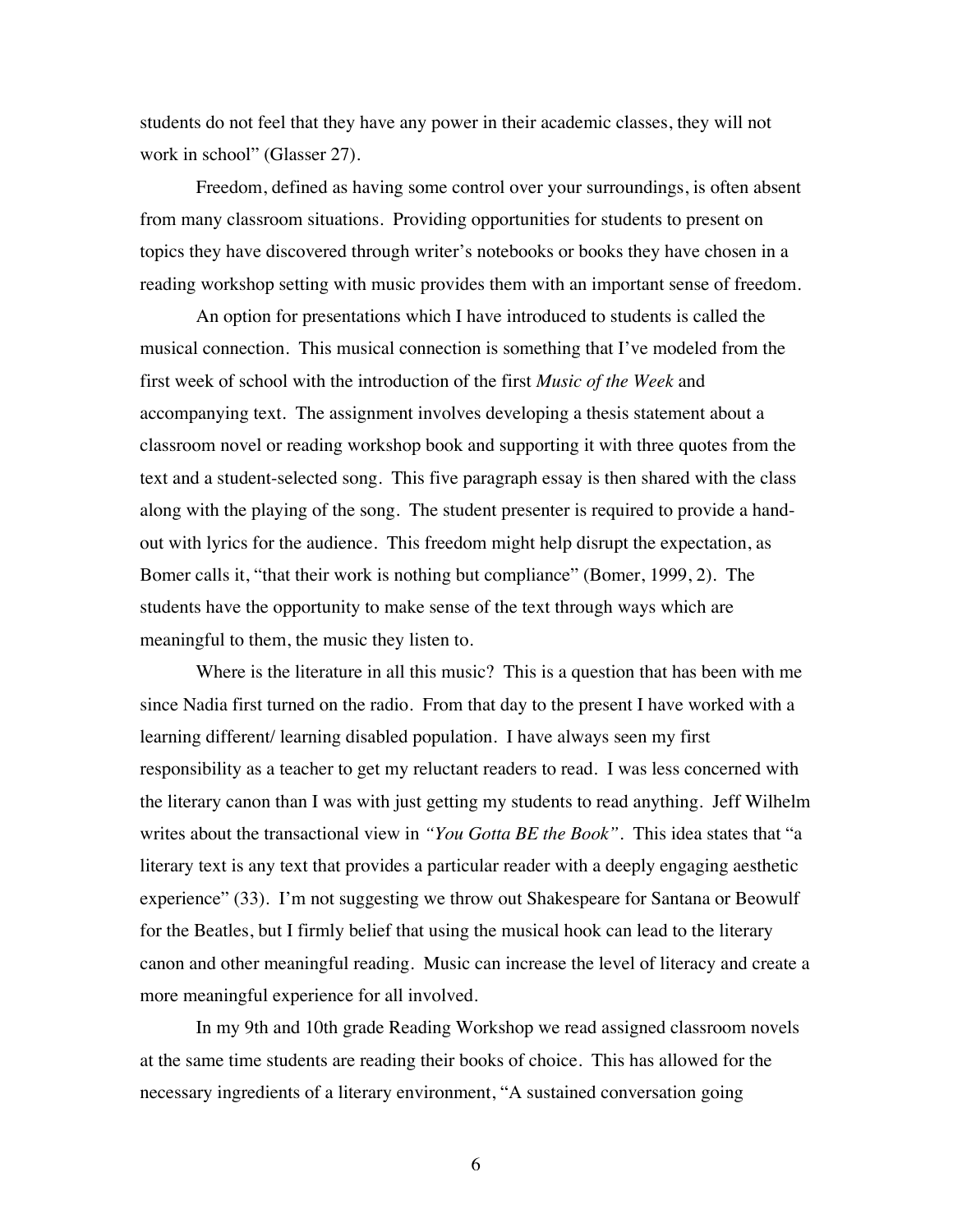on...where people work for long stretches of time on projects that matter to them..." (Bomer 191). During the first week of a new novel I introduce the project guidelines, requirements, and expectations that will supplement the novel. This includes the grading rubric and student examples of quality work. Each of the projects gives the students the option to create a musical connection. This connection might be made with the theme, a character, the setting, a message, leitmotif, historical context, or anything the student creates that will show an understanding of the text.

The musical connections and subsequent presentations by students amaze me each year. While reading Elie Wiesel's *Night*, Noah explored the atmosphere of the novel through the Counting Crows' song, "Daylight Fading." He writes that he chose the song because, "I strongly feel it shows an excellent display of atmosphere which is quite relevant to *Night*." Noah continues the essay with specific quotes connecting the song to the text in each of the supporting paragraphs:

Adam Duritz, the lead singer and songwriter, writes from personal experience. I agree with him because he shows true signs of emotions in his lyrics. For example, he explains relief that he's surviving, "Waiting for the moon to come and light me up inside. And I am waiting for the telephone to tell me I'm alive!" (Duritz). Isn't this how Elie is feeling? The moon from the Counting Crows is like God in Night. Elie experiences tremendous horrors. He sees a child hanged on the gallows and someone behind him groaned, "Where is God?" (Wiesel 62) Elie realizes he must be stronger than Him, and must save his own life. He's waiting to escape from Auschwitz...so perhaps he can send a letter, meet, or even make a phone call to contact his friends. Adam wants to do the same, only instead of looking for God, he is trying to locate the moonlight to illuminate the darkness.

The chance for the student to use music and lyrics from his favorite band allowed him to make meaning of the text through his own literary interests. He explored an aspect of the novel that might not have been examined otherwise; it was not specifically assigned. The song allowed him to follow his passion and celebrate his individuality. Harvey writes in *Nonfiction Matters*, "Exploring passions, interests, and questions brings the world into focus and opens the door for the broadest interpretation of ideas" (12). Noah was able to make a connection which I was skeptical of at first. He not only broadened his own understanding of the text through the song and lyrics, but also of the other students who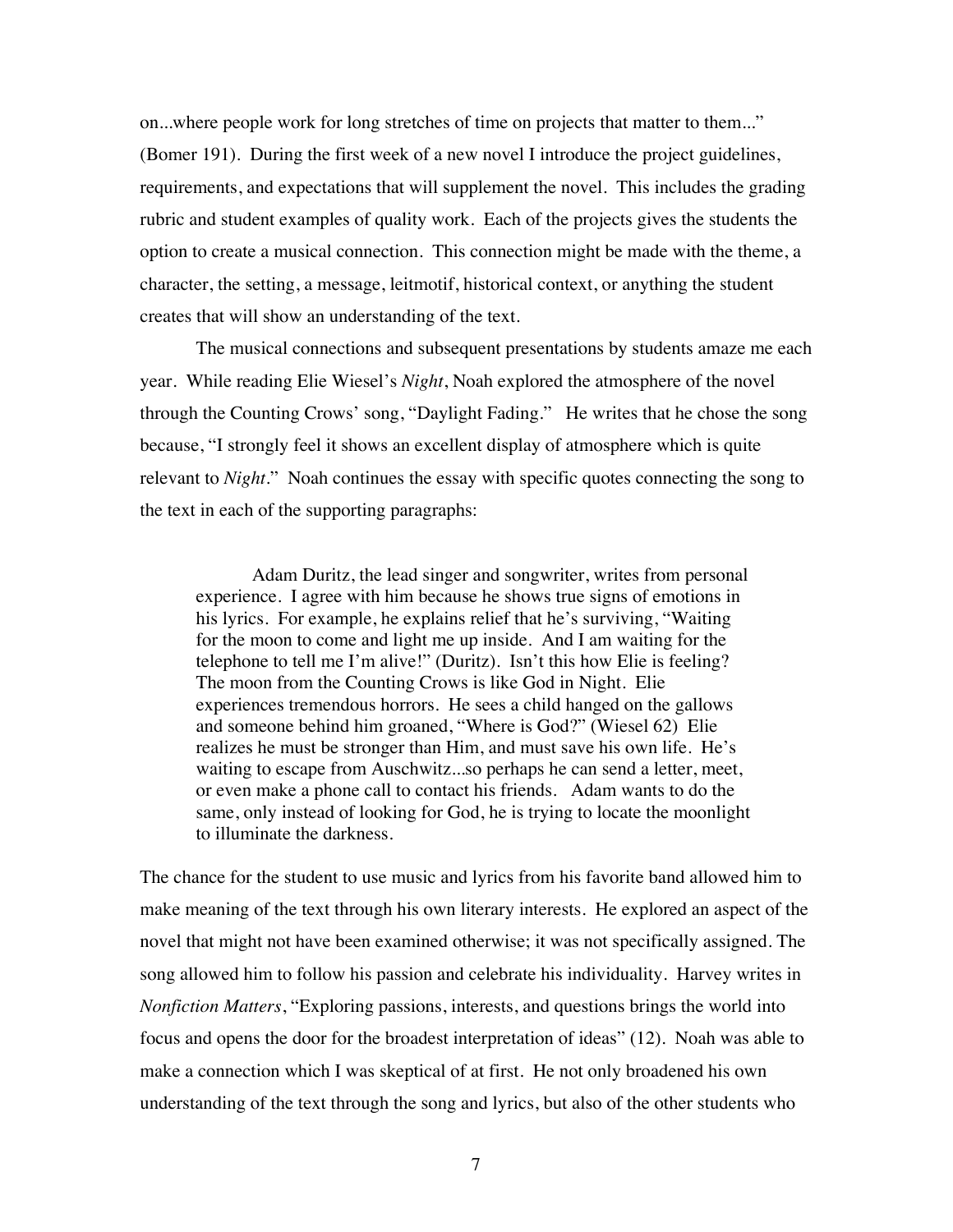listened to the presentation with lyrics and novel in hand. The project guidelines requested the student show an understanding of the novel through a musical connection. The NCTE standards suggest, "Students apply a wide range of strategies to comprehend, interpret, evaluate, and appreciate text" (Crump). The musical connections allow the student to compare and contrast, bridge text with ideas with song, and draw on prior experience.

Another example comes from a connection Joe made during the reading of Jon Krakauer's *Into the Wild*. Joe explored the motivation and reason behind the main character's "awkward lifestyle of solo traveling":

His parents never told Chris about what his father did and it made him turn on his parents. He felt they betrayed him. He decided that he never wanted to see his parents again so he hit the road. "And the road becomes my pride, I'm stripped of all but pride, so in her I do confide, and she keeps me satisfied, gives me all I need" (Metallica). This quote represents that his parents took away his pride and the only thing that gave him pleasure was traveling.

The lyrics and freedom of choice for this student opened the door to a previously untapped resource. All of a sudden, his music and his world is valued. It was welcomed in the classroom, one where there is a freedom for the students to choose as well as a sense of belonging in the collective sharing of each other's music.

Alex is a student I don't think I would ever have reached without music. I noticed I had only heard of one of the five bands he listed on his student survey at the beginning of the year. Through the letters we exchanged in his literary journal I learned about an entire genre of late nineties punk music. His letters prior to my asking him about his favorite music were three or four lines. After I inquired and encouraged him to educate me about his musical interests the letters became at least a page long each. Alex used a song by the band Goldfinger recently to show his understanding of *The Diary of Anne Frank*. The song title alone grabbed everyone's attention, "Margaret Ann." Alex often struggles with getting his ideas on paper. Here music helped him make the first step: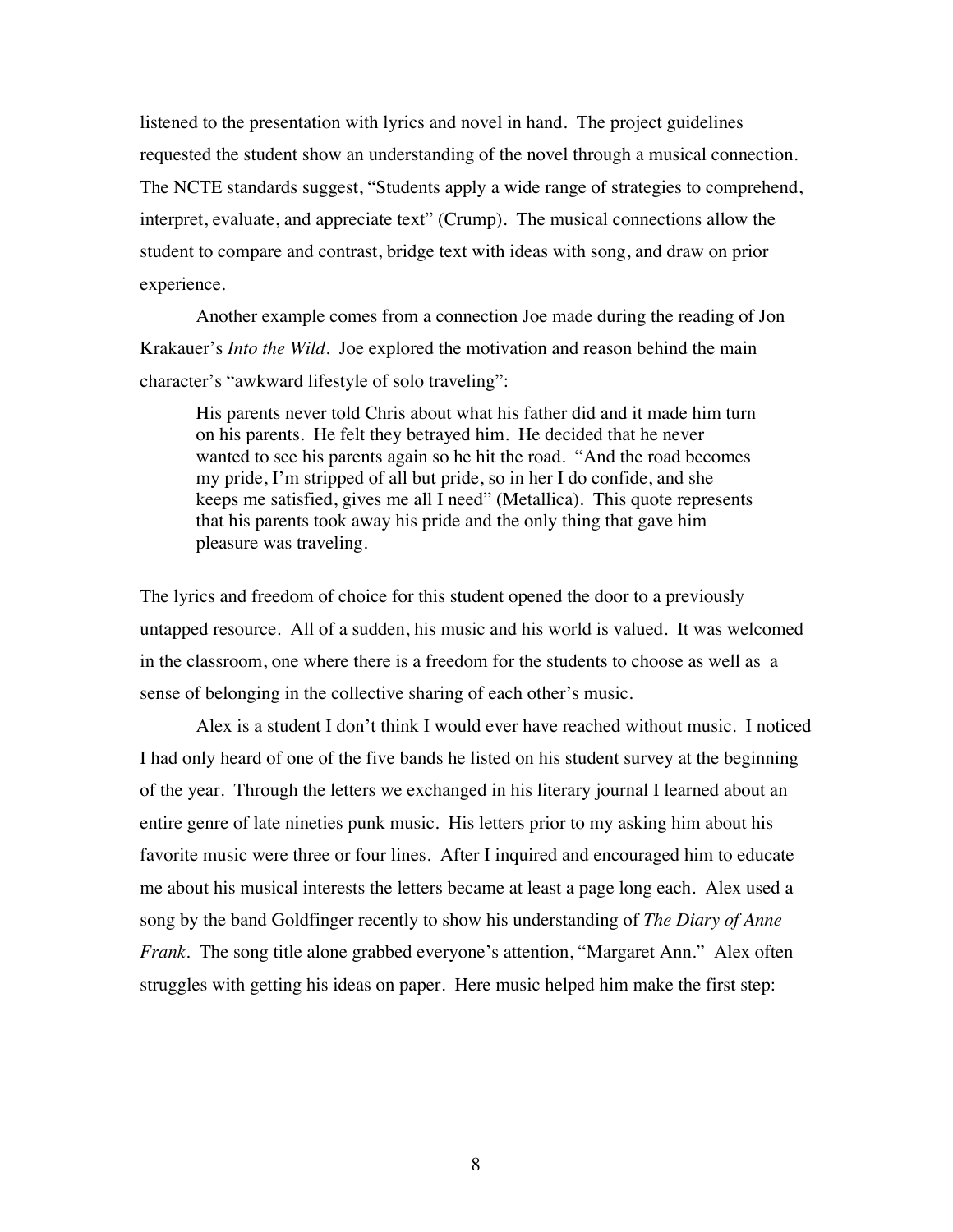Goldfinger has a song on their new album that shows what Anne Frank was feeling and thinking while hiding from the Nazis. "I know sometimes you worry" (Goldfinger). Anne was always worrying about something. "I'm here to tell you that you're doing fine" (Goldfinger). This might be Peter's point of view or her diary talking to her. This was the best song to relate Anne Frank's Diary that I could find.

The musical connection, part of his background knowledge, gave Alex the material to start writing with. Harvey writes, "Activating background knowledge when reading keeps them focused and increases deep comprehension" (73). I would add to this and say that this activation during the writing process greatly assisted Alex in creating the text and illustrating his understanding of the novel.

Allowing students to bring in their own music for projects and *Music of the Week* selections obviously demands some guidelines which each individual teacher must decide on. The music provides opportunity to get to know students and their interests. Wilhelm writes that the transactional view "implies a new role for the teacher as one who will help familiarize students with all kinds of stories in various forms and with various content, and who will validate the reading of these materials" (33). I think part of this familiarization could easily include music: teacher learns from student, student learns from teacher, and students learn from students about music, about each other, about the things that matter. "The story of the reader," as Wilhelm calls it, "must be known before the story can be written about what sort of reading they might do and what sort of reader they might become" (34). What better way to find out a student's story than by way of the music they listen to.

Speaking to a student today about music in the classroom and this article, I asked him his opinion on the subject. "Musical connections are better than writing papers." I carefully responded, "You know, you are actually still writing a paper." He paused and shook his head, "Yeah, but its different."